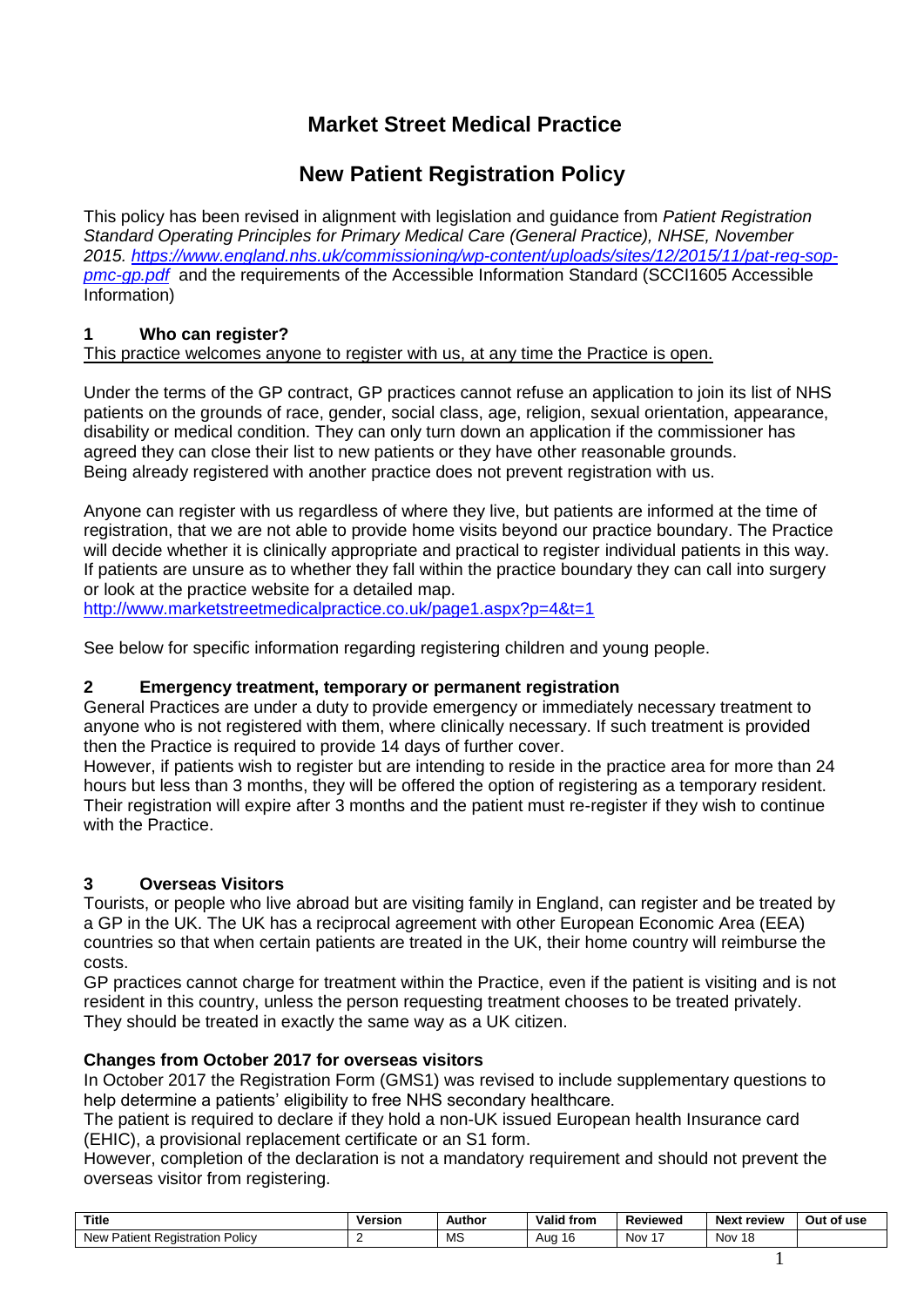The overriding principle that applies to patient registration is anyone, regardless of nationality and residential status, may register and consult with a GP without charge.

### **4 How can people register?**

New patients can register face to face at the Practice, or by applying on line through Patient Access.

To register, whether temporary or permanent, the patient must complete a GMS1 form (available on our website) and should bring two forms of identification from this list:

- Birth certificate
- Marriage Certificate
- Medical card
- Driving licence
- Passport
- Local authority rent card
- Paid utility bill
- Bank/building society cards/statements
- National insurance number card
- Payslip or P45/P60

The Practice asks this as it will help the Practice to ensure the patient is who they say they are, to ensure the correct matching of a patient to the NHS central registry and to ensure that previous medical notes are passed on to the Practice. So as not to be discriminatory in any way the Practice asks this identification information for all new registrations. If the patient does not have any ID with them, the registration will be accepted and the patient asked to bring ID at their next opportunity. However identification is not required by regulation and the Practice understands there are circumstances when it is legitimately not possible. This will not prevent registration.

All new registrations are recorded in the New Patients Log at reception, including the type of identification provided.

The patient is registered under a named GP, however the Practice works as a team and this does not necessarily mean the patient will always have an appointment with that GP. Patients will be informed of their named GP when they register at the reception desk. All our patients, including children, have now been allocated to a named, accountable GP. If a patient wishes to be informed of their named GP or to change this at any time, they only need to ask at reception.

#### **5 New Patient Health Checks**

All new patients will be asked to complete a simple health questionnaire and patients over 5 years old will be offered a more detailed new patient health check with a Health Care Assistant. This will include a discussion about general health and medication as well as blood pressure check and a record of their height and weight.

Patients over 75 years will be encouraged to attend a health check, especially if they have not been seen by their previous GP for over 12 months.

Neither registration nor clinical appointments will be delayed because of the unavailability of a new patient check appointment.

#### **6 Records**

Once registered, patient details are entered on the computer by the receptionist. Lloyd George records arrive in a pouch from the Primary Care Support Services. The majority also arrive electronically via GP to GP. Record transfer may take some time so completion of the health questionnaire at time of registration is important.

| <b>Title</b>                                              | Version<br>____ | Author       | <b>Valid from</b> | Reviewed | Next<br>review      | Out<br>of use |
|-----------------------------------------------------------|-----------------|--------------|-------------------|----------|---------------------|---------------|
| Doliov<br><b>New</b><br>Patient⊹<br>Registration<br>UIIUV |                 | МS<br>$\sim$ | 1 t<br>Auo        | Nov      | 18<br>Nov<br>$\sim$ |               |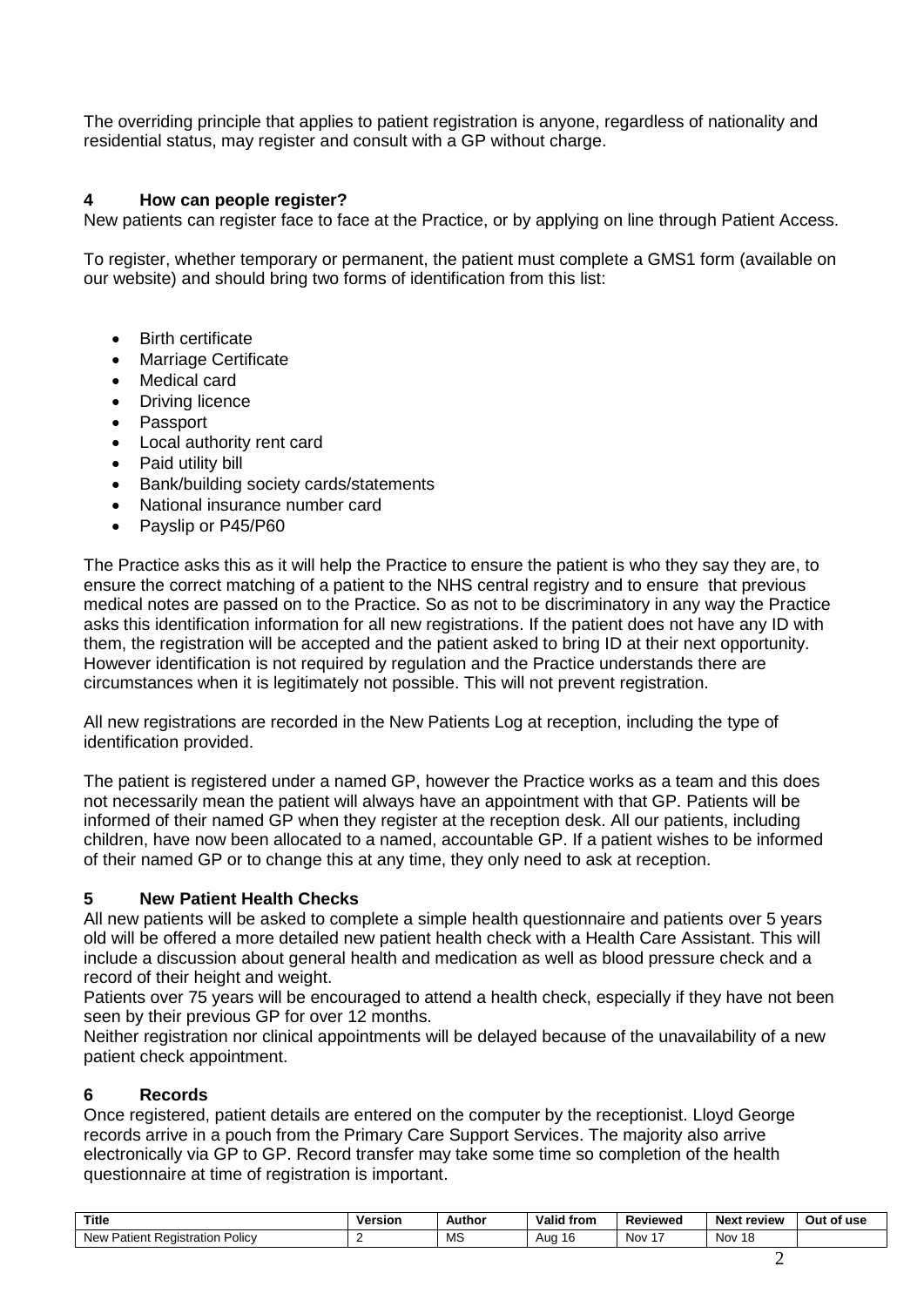## **7 Registering Children and Young People**

Young people aged 16 and over are able to register with the Practice independently.

Any child can be registered by a person with parental responsibility for the child. If a child under 16 attempts to register alone or with an adult that does not have parental responsibility, the Practice Child Safeguarding Lead should be alerted.

A child specific New Patient Questionnaire will require completion for all children under 16.

In order to safeguard children, at the time of registration of all children the Practice will seek assurance through:

- Proof of identity and address, supported by official documentation such as a birth certificate.
- An adult with parental responsibility should normally be registered at the practice with the child. The ID of the adult is useful as it can be matched to the birth certificate details. However, registration will not be refused if there is no-one with parental responsibility who can register, but advice will be sought from the Practice Child Safeguarding Lead.
- Each child should be offered a new patient registration health check as soon as possible after registration.
- Seeking collaborative information (supported by official documentation) relating to:
	- o Current carers and relationship to the child
	- o Previous GP registration history
	- o Whether the child is registered with a school and previous education history
	- $\circ$  Previous contact with other professionals such as health visitors and social workers

In addition:

- Children of parents or carers who have been removed from the list for any reason must not be left without access to primary care services.
- Where parents or carers have been removed from the list due to aggressive and or violent behaviour, a risk assessment should be completed to identify any risk to their children and the appropriate referrals made.
- The Practice should be alert to potential risks such as those described above when young people aged 16-18 register alone.

#### **8 Accessible information needs**

The Accessible Information Standard (SCCI1605 Accessible Information) directs and defines a specific, consistent approach to identifying, recording, flagging, sharing and meeting the information and communication support needs of patients, service users, carers and parents, where those needs relate to a disability, impairment or sensory loss.

From August 2016, in line with the implementation guidance for SCCI1605, all new patients registering at the Practice will be asked if they have a disability, impairment or sensory loss that means they need or prefer to receive information from the practice in a way which is more accessible to them. As well as identifying the existence of a communication or information need, the specific nature of the support and / or format required must be identified. This information will be recorded on the New Patient Registration Log, and entered into the patient's EMIS record using the defined read codes, so that the requirement is always obvious when the patient's notes are accessed.

## **9 Veterans**

General registration procedures apply to veterans. Armed forces veterans are entitled to priority access to NHS hospital care for any condition as long as it is related to their service and all people leaving the armed forces are given a summary of their medical records from Defence Medical Services (DMS) which they are advised to give to their new GP when they register. The Practice will

| <b>Title</b><br>$\sim$ $\sim$                                | Version<br>. | Author       | √ Valid<br>from | Reviewed | <b>Next</b><br>review | Out<br>of use |
|--------------------------------------------------------------|--------------|--------------|-----------------|----------|-----------------------|---------------|
| -<br>، ۱٬۵۱۰ (۱٬<br>New<br>Registration<br>Patient⊹<br>∪⊪∪ ″ |              | МS<br>$\sim$ | 1 t<br>Auc      | Nov      | Nov<br>18<br>$\sim$   |               |